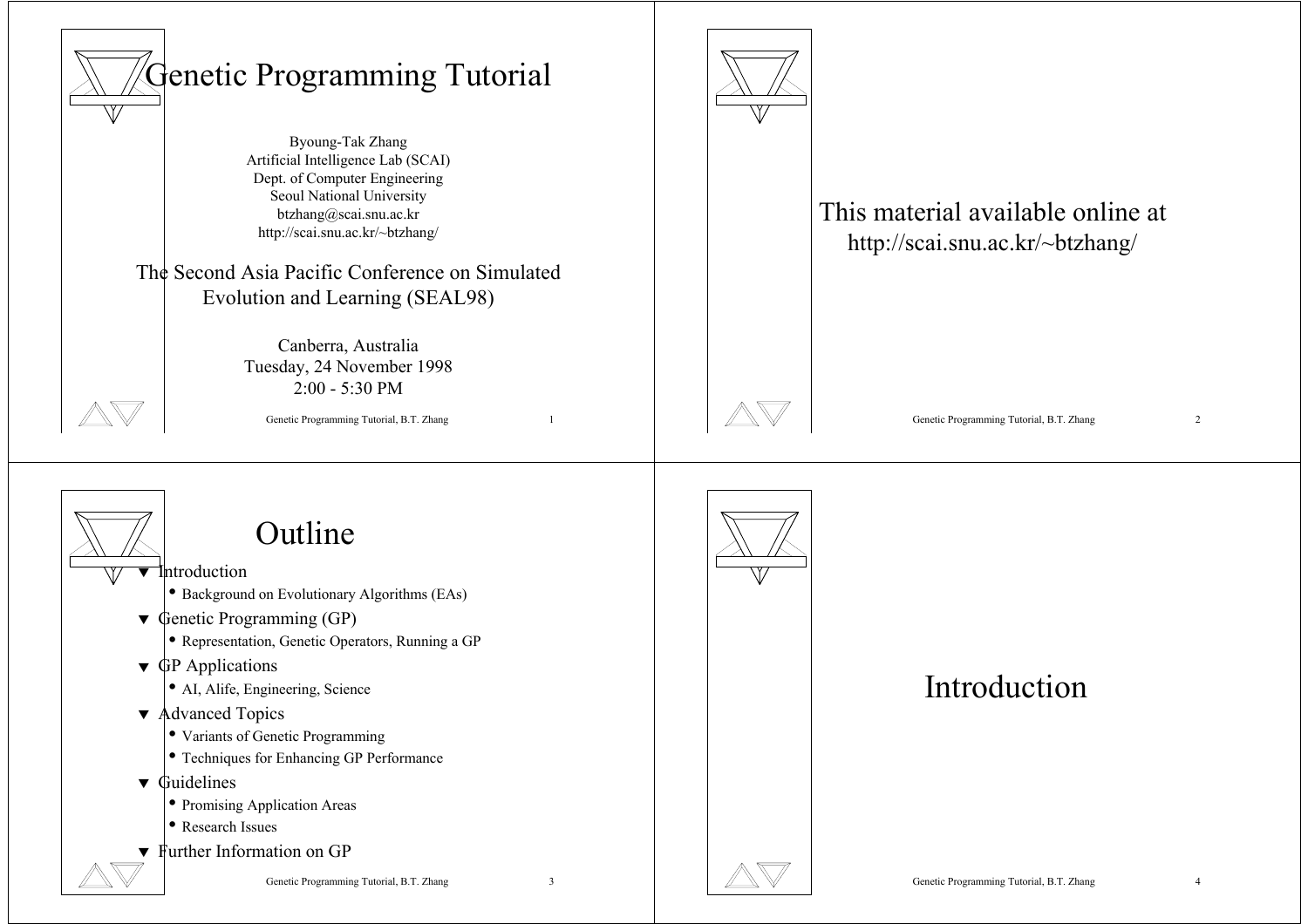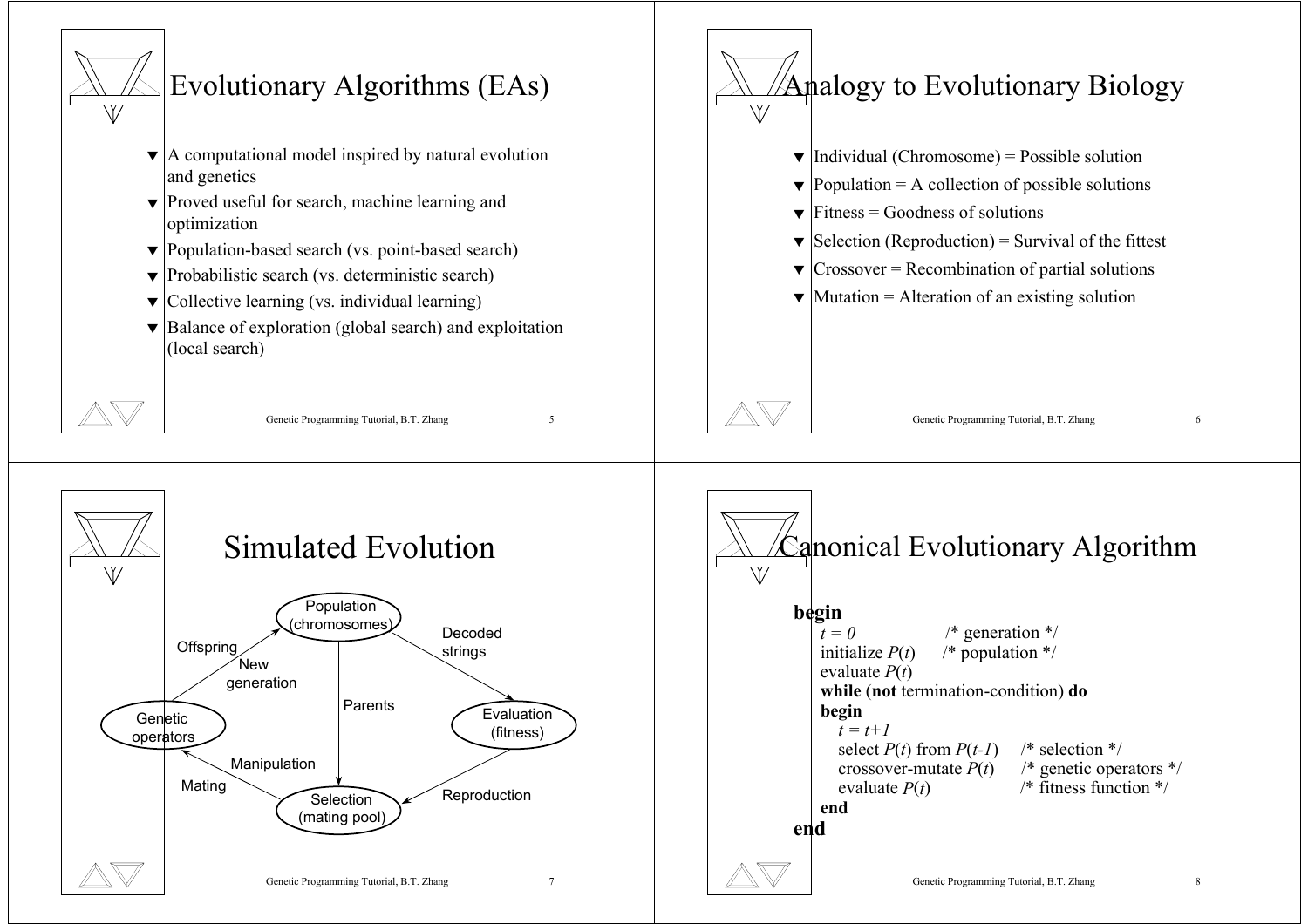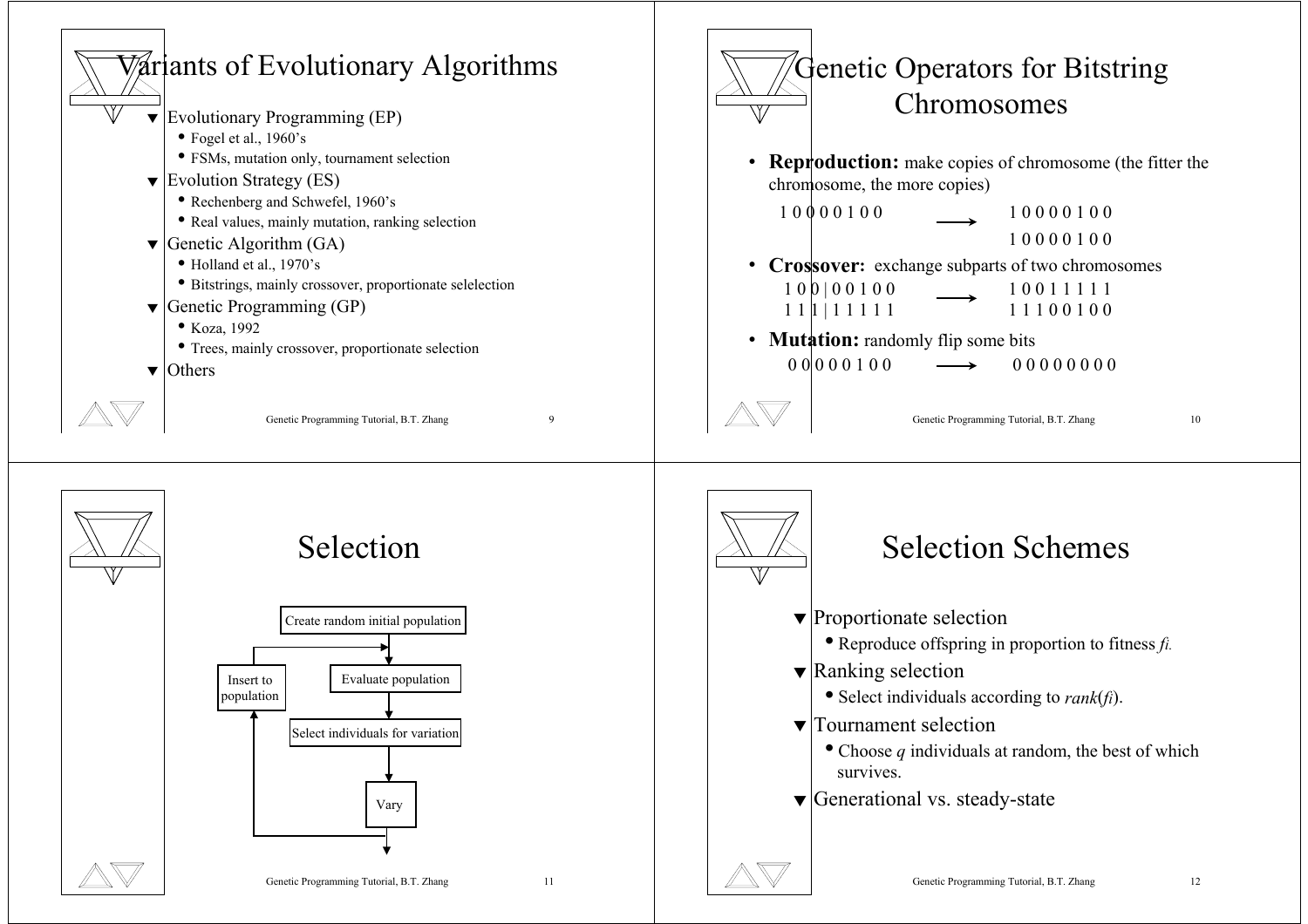



### Some Applications of EAs

- ▼ **Optimization** (e.g., numerical optimization, VLSI circuit design, gas turbine design, factory scheduling)
- ▼ **Automatic Programming** (e.g., automatic induction of LISP programs, evolving optimal sorting algorithms)
- ▼ **Complex Data Analysis and Time-Series Prediction** (e.g., prediction of "chaotic" technical systems, financial market prediction, protein-structure analysis)
- ▼ **Machine and Robot Learning** (e.g., rule induction for expert systems, evolutionary learning of neural networks, cooperation of multiple mobile agents, robot navigation)



### Genetic Programming (GP)





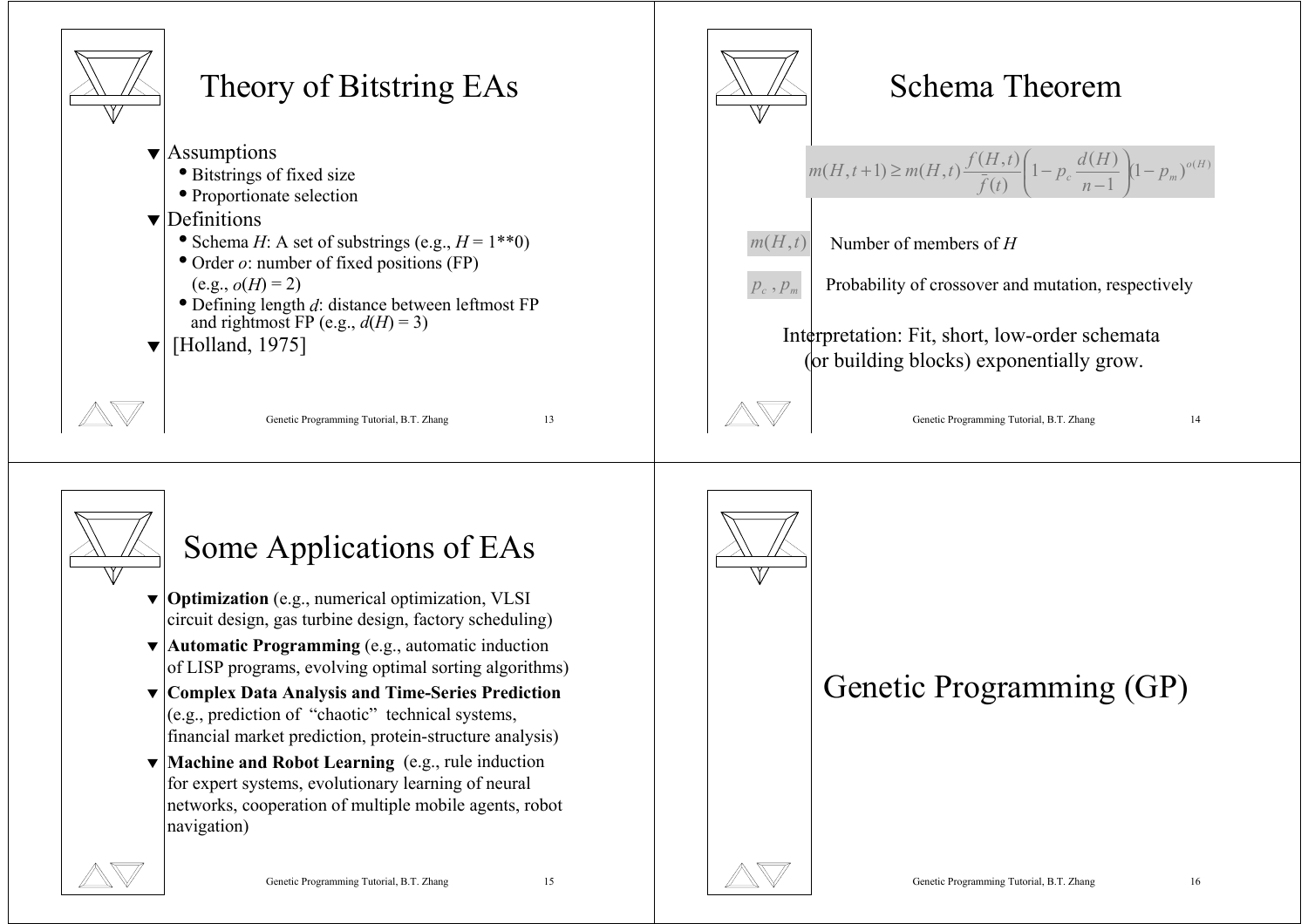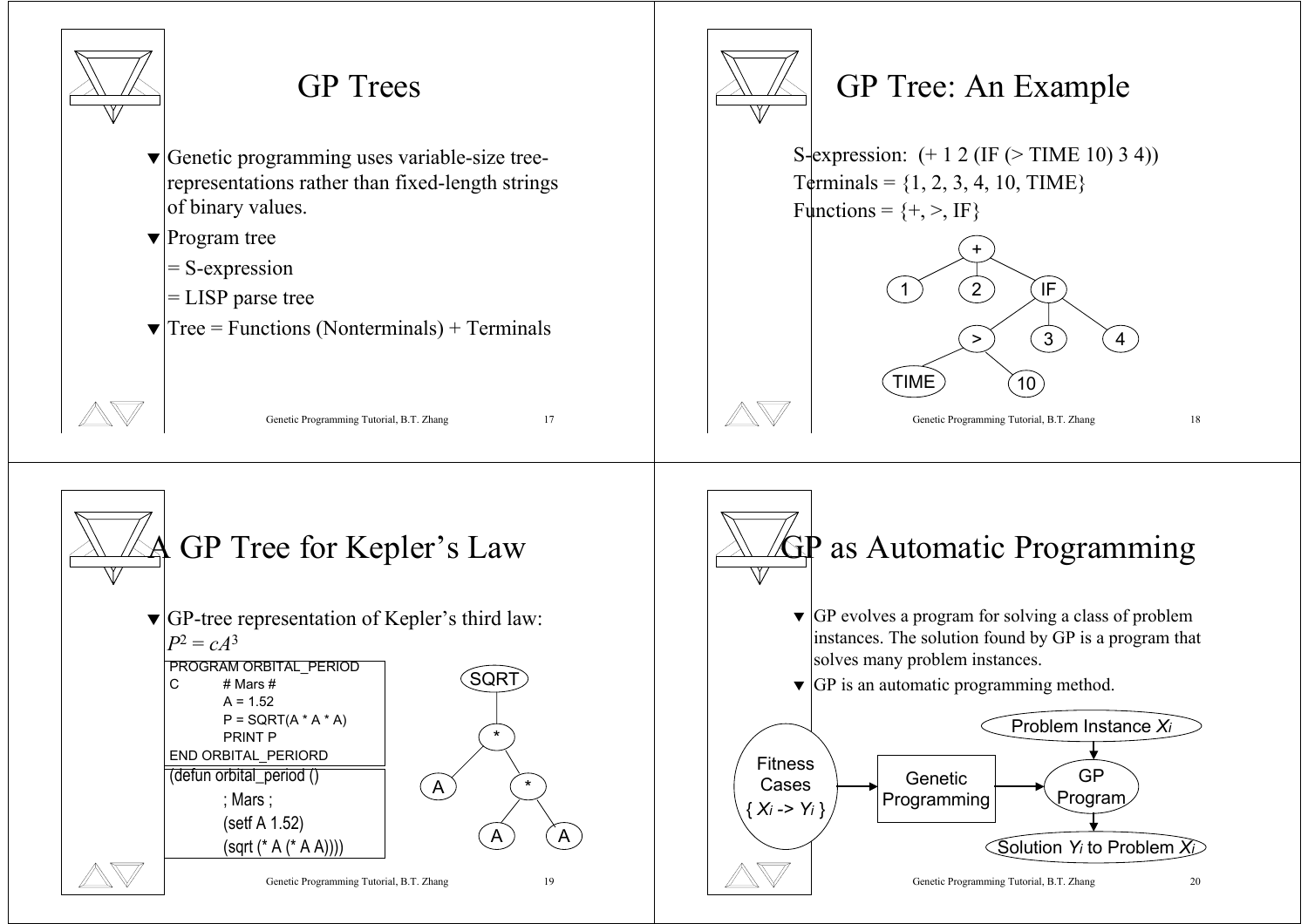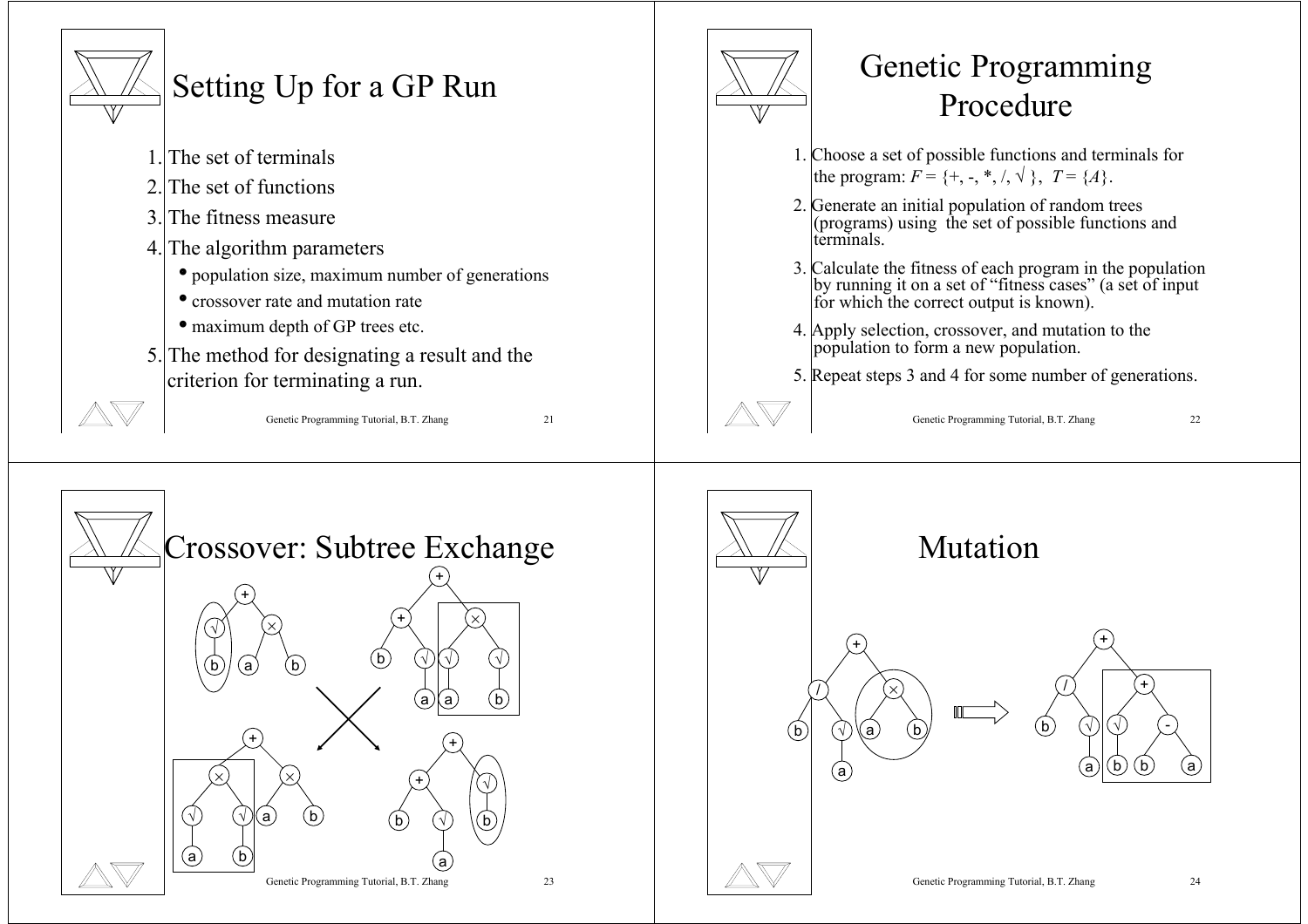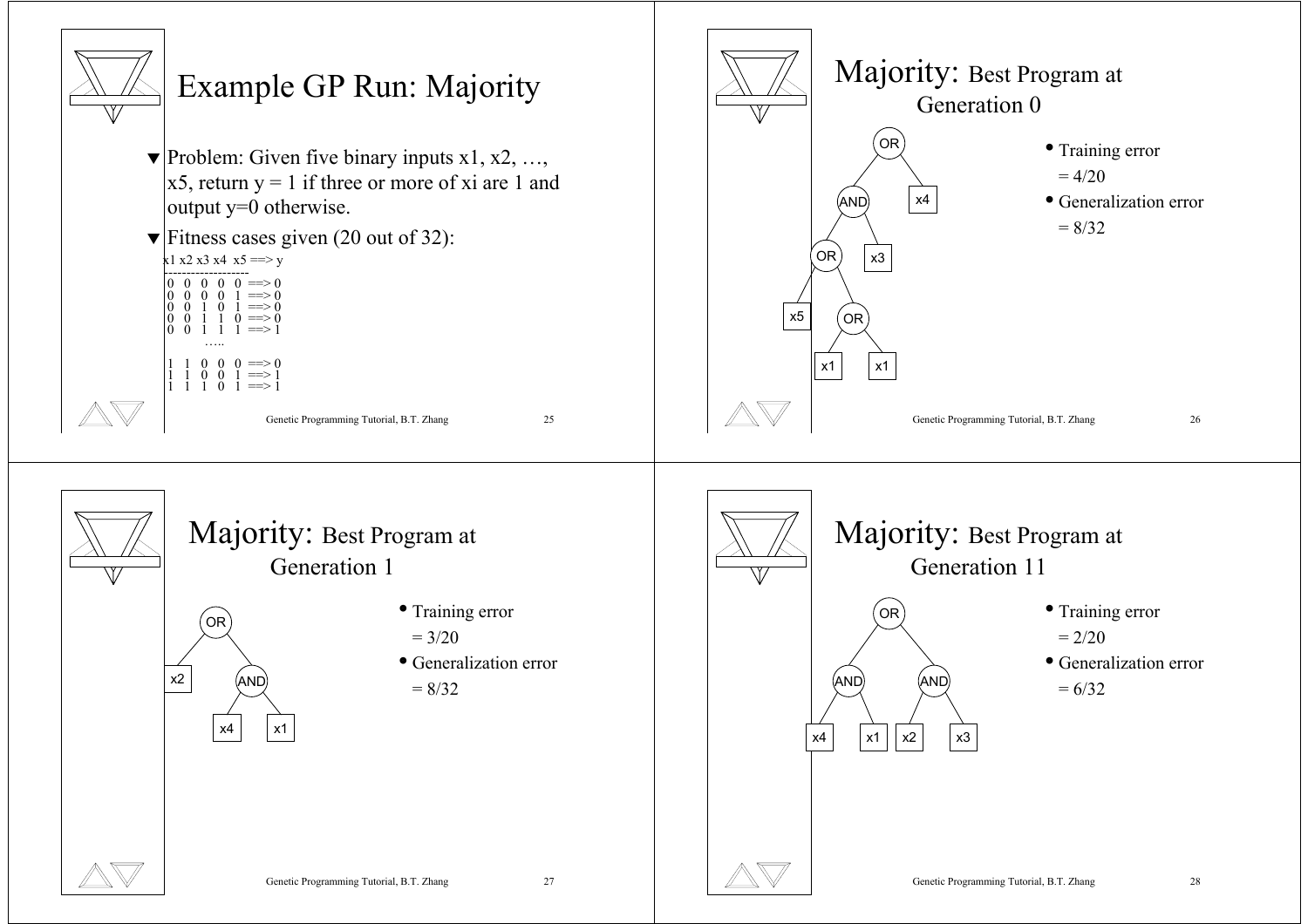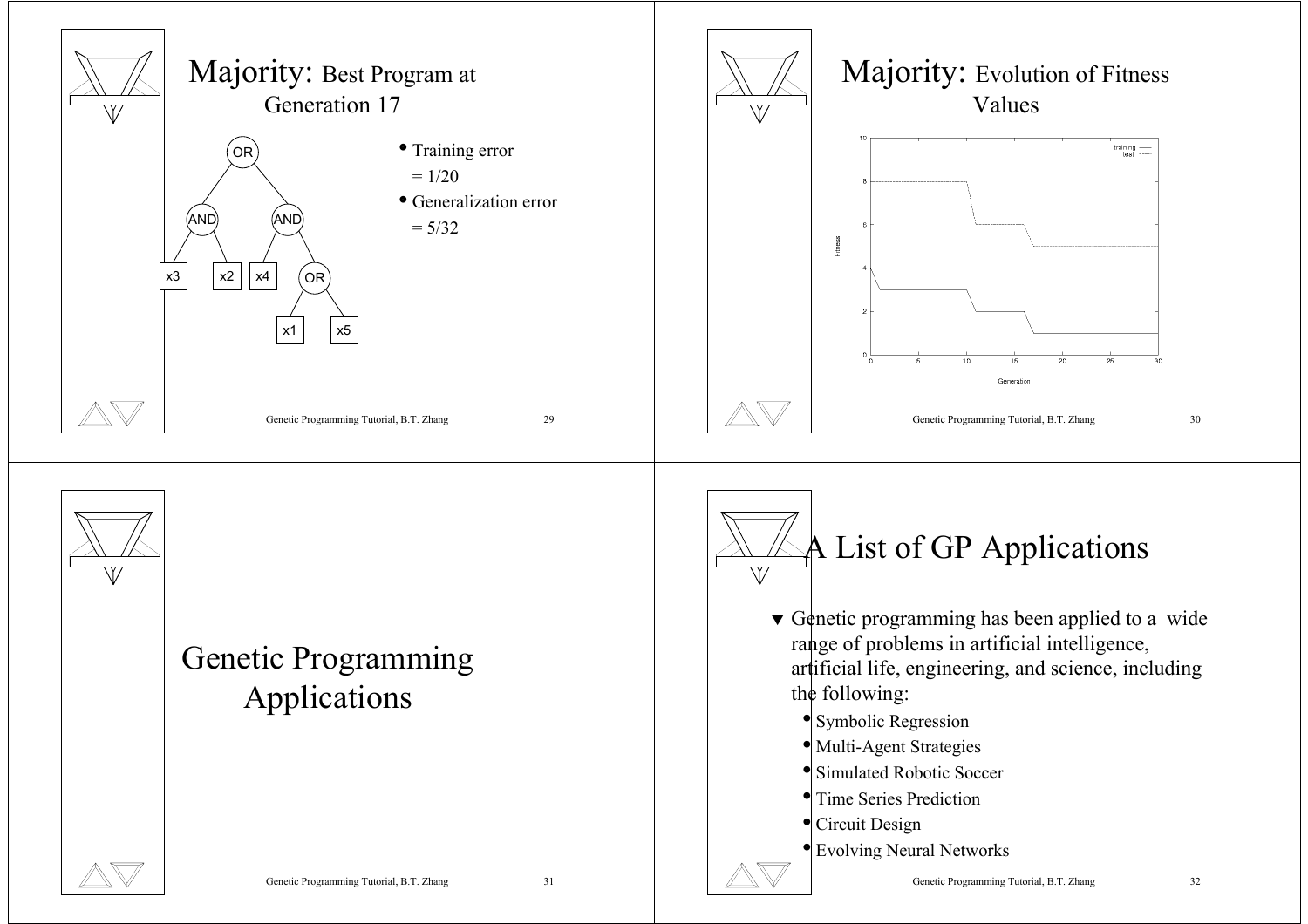

#### Symbolic Regression

▼ **Given**: a set of *N* data points

 $D = \{ (x_i, y_i) \mid i=1,...,N \}$ 

**Find**: a symbolic expression of the function *f* that minimizes the error measure:

$$
E_f(D) = \sum_{i=1}^{N} (y_i - f(x_i))^2
$$

▼ Useful for system identification, model building, empirical discovery, data mining, and time series prediction.



Genetic Programming Tutorial, B.T. Zhang 33



# Symbolic Regression:

Experimental Setup

| Objective:          |                       | Find a function of one independent variable, in symbolic         |  |  |  |
|---------------------|-----------------------|------------------------------------------------------------------|--|--|--|
|                     |                       | form, that fit a given sample of 20 $(x_i, y_i)$ data point.     |  |  |  |
|                     | Terminal set:         | x (the independent variable).                                    |  |  |  |
|                     | Function set:         | +, -, *, %, SIN, COS, EXP, RLOG                                  |  |  |  |
|                     | Fitness cases:        | The given samples of 21 data points $(x_i, y_i)$ where the $x_i$ |  |  |  |
|                     |                       | come from the interval $[-1, +1]$ .                              |  |  |  |
|                     | Raw fitness:          | The sum, taken over the 21 fitness cases, of the absolute        |  |  |  |
|                     |                       | value of difference between value of produced by the             |  |  |  |
|                     |                       | individual program and the target values $y_i$ of the dependent  |  |  |  |
|                     |                       | variable.                                                        |  |  |  |
|                     | Standardized fitness: | Equals raw fitness.                                              |  |  |  |
| Hits:               |                       | Number of fitness cases $(0-21)$ for which the value of the      |  |  |  |
|                     |                       | dependent variable produced by the individual program            |  |  |  |
|                     |                       | comes within 0.01 of the target value $y_i$ of the dependent     |  |  |  |
|                     |                       | variable.                                                        |  |  |  |
| Wrapper:            |                       | None.                                                            |  |  |  |
| Parameters:         |                       | $M = 500, G = 51$                                                |  |  |  |
| Succless Predicate: |                       | An individual program scores 21 hits.                            |  |  |  |
|                     |                       |                                                                  |  |  |  |





### Symbolic Regression: Fitness Cases [Koza, 1998]

| Independent Variable X | Dependent Variable Y |
|------------------------|----------------------|
| $-1.0$                 | 0.0                  |
| $-0.9$                 | $-0.1629$            |
| $-0.8$                 | $-0.2624$            |
| $-0.7$                 | $-0.3129$            |
| $-0.6$                 | $-0.3264$            |
| $-0.5$                 | $-0.3125$            |
| $-0.4$                 | $-0.2784$            |
| $-0.3$                 | $-0.2289$            |
| $-0.2$                 | $-0.1664$            |
| $-0.1$                 | $-0.0909$            |
| $\theta$               | 0 <sub>0</sub>       |
| 0.1                    | 0.1111               |
| 0.2                    | 0.2494               |
| 0.3                    | 0.4251               |
| 0.4                    | 0.6496               |
| 0.5                    | 0.9375               |
| 0.6                    | 1.3056               |
| 0.7                    | 1.7731               |
| 0.8                    | 2.3616               |
| 0.9                    | 3.0951               |
| 1.0                    | 4.0000               |

Genetic Programming Tutorial, B.T. Zhang 34

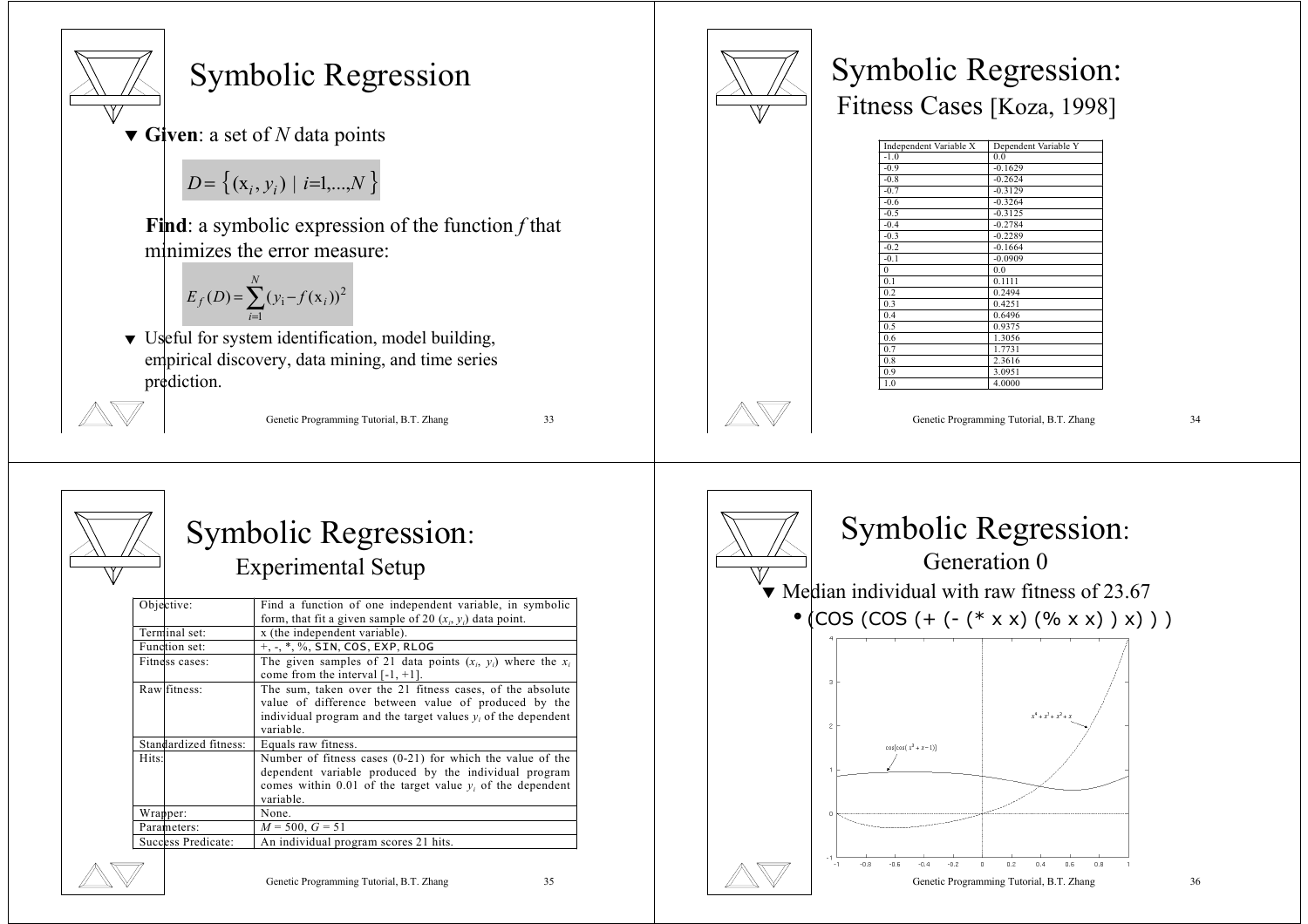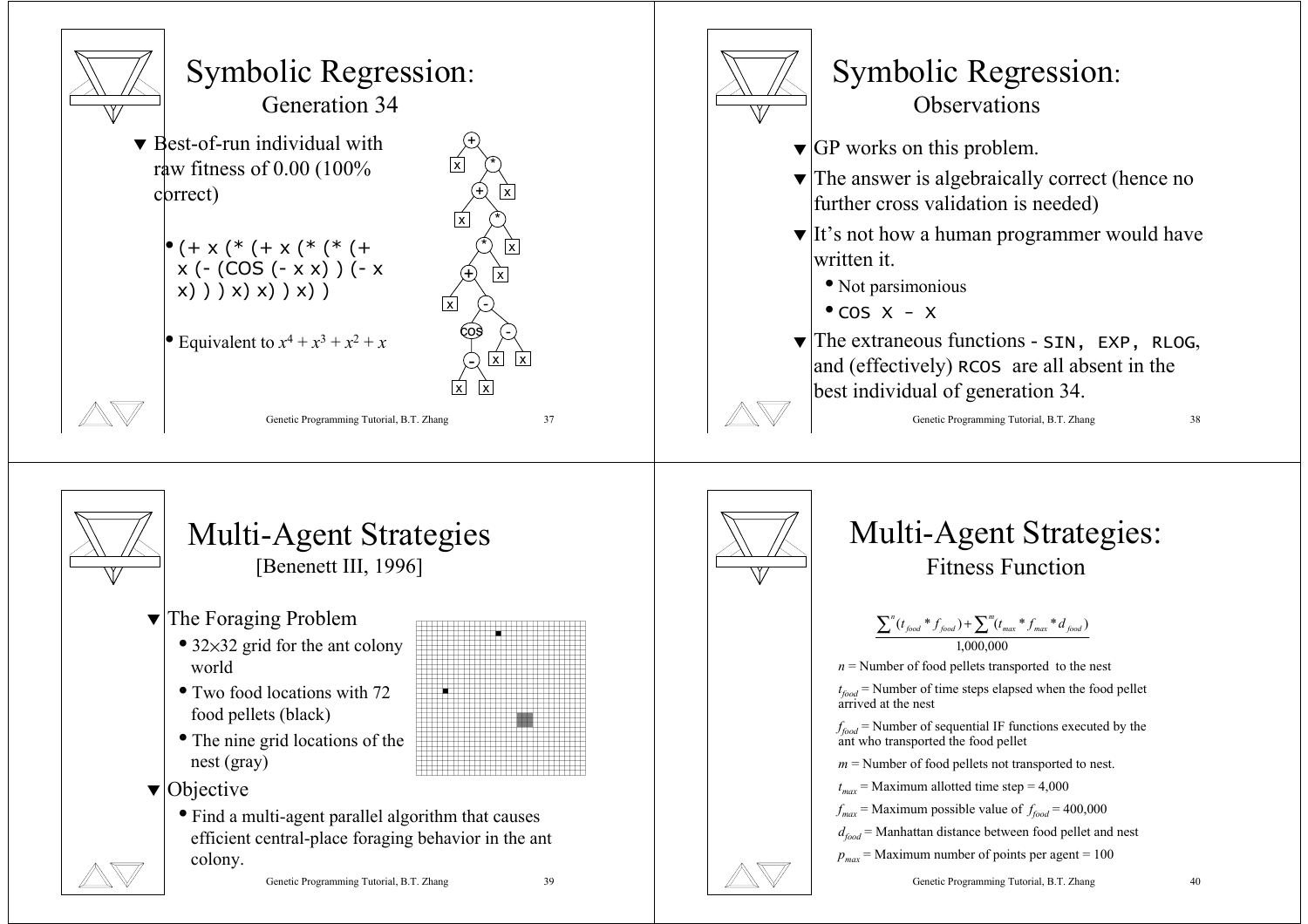

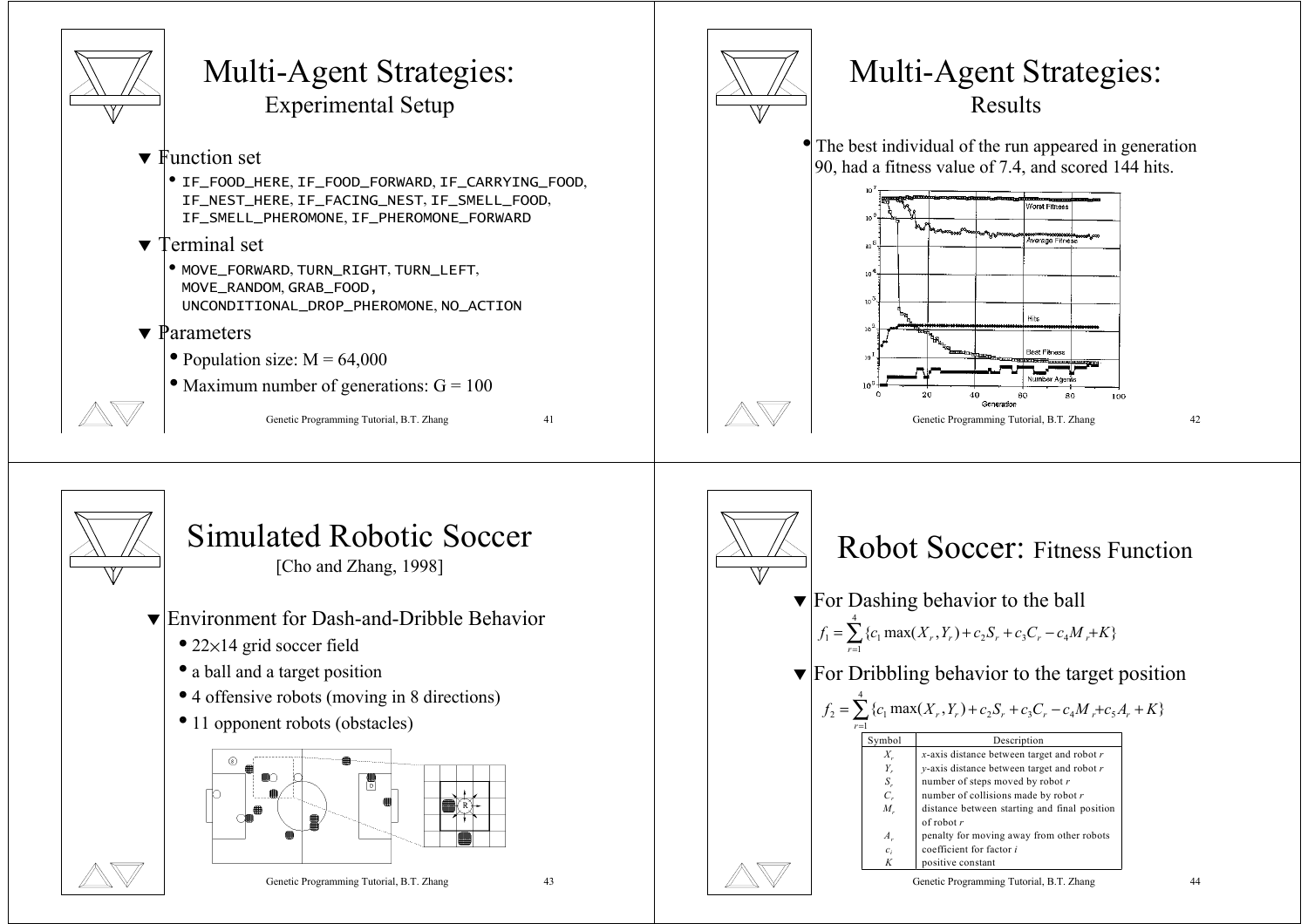| Prameter<br>Terminal set<br>Function set<br>Fitness cases<br>Robot world<br>Population size<br>Max generation<br>Crossover rate<br>Mutation rate<br>Max tree depth<br>Selection scheme | Robot Soccer: Experimental Setup<br>Value<br>FORWARD, AVOID, RANDOM-<br>MOVE, STOP, TURN-TARGET<br><b>TURN-BALL</b><br>IF-BALL, IF-ROBOT, IF-TARGET,<br>IF-OPPONENT, PROG2, PROG3<br>20 training worlds, 20 test worlds<br>32 by 32 grid, 64 obstacles, 1 ball to<br>dribble<br>100<br>200<br>1.0<br>0.1<br>10<br>truncation selection with elitism<br>Genetic Programming Tutorial, B.T. Zhang<br>45 |  | Robot Soccer: Cooperative<br><b>Behaviors of Robots</b><br>▦<br>ੴ∰<br>Training case<br>Test case<br>Genetic Programming Tutorial, B.T. Zhang<br>46                                                                                                                                                                                                                                                          |
|----------------------------------------------------------------------------------------------------------------------------------------------------------------------------------------|-------------------------------------------------------------------------------------------------------------------------------------------------------------------------------------------------------------------------------------------------------------------------------------------------------------------------------------------------------------------------------------------------------|--|-------------------------------------------------------------------------------------------------------------------------------------------------------------------------------------------------------------------------------------------------------------------------------------------------------------------------------------------------------------------------------------------------------------|
| of the series<br>index, currency exchange rate                                                                                                                                         | <b>Time Series Prediction</b><br>[Oakley, 1996]<br><b>v</b> Given: $\tau$ previous values in a time series<br>$\mathbf{x}(t) = (x(t), x(t-1), \dots, x(t-\tau))$<br>Find: a function $f$ which predicts the next value<br>$x(t+1) = f(x(t)) = f(x(t), x(t-1),,x(t-\tau))$<br>$\blacktriangledown$ Examples: Logistic map, sun-spots, stock price<br>Genetic Programming Tutorial, B.T. Zhang<br>47    |  | <b>Time Series Prediction:</b><br>Example<br>$\blacktriangledown$ The Mackey-Glass delay differential series<br>$\frac{dx_t}{dt} = \frac{bx_{t-\Delta}}{1 + x_{t-\Delta}} - ax_t$<br>• $a = 0.1$ , $b = 0.2$ , $c = 10.0$ , and $\Delta = 30.0$<br>1.5<br>1,0<br>Value<br>0.5<br>0.0<br>200<br>$\circ$<br>100<br>300<br>400<br>500<br>600<br>700<br>Index<br>Genetic Programming Tutorial, B.T. Zhang<br>48 |

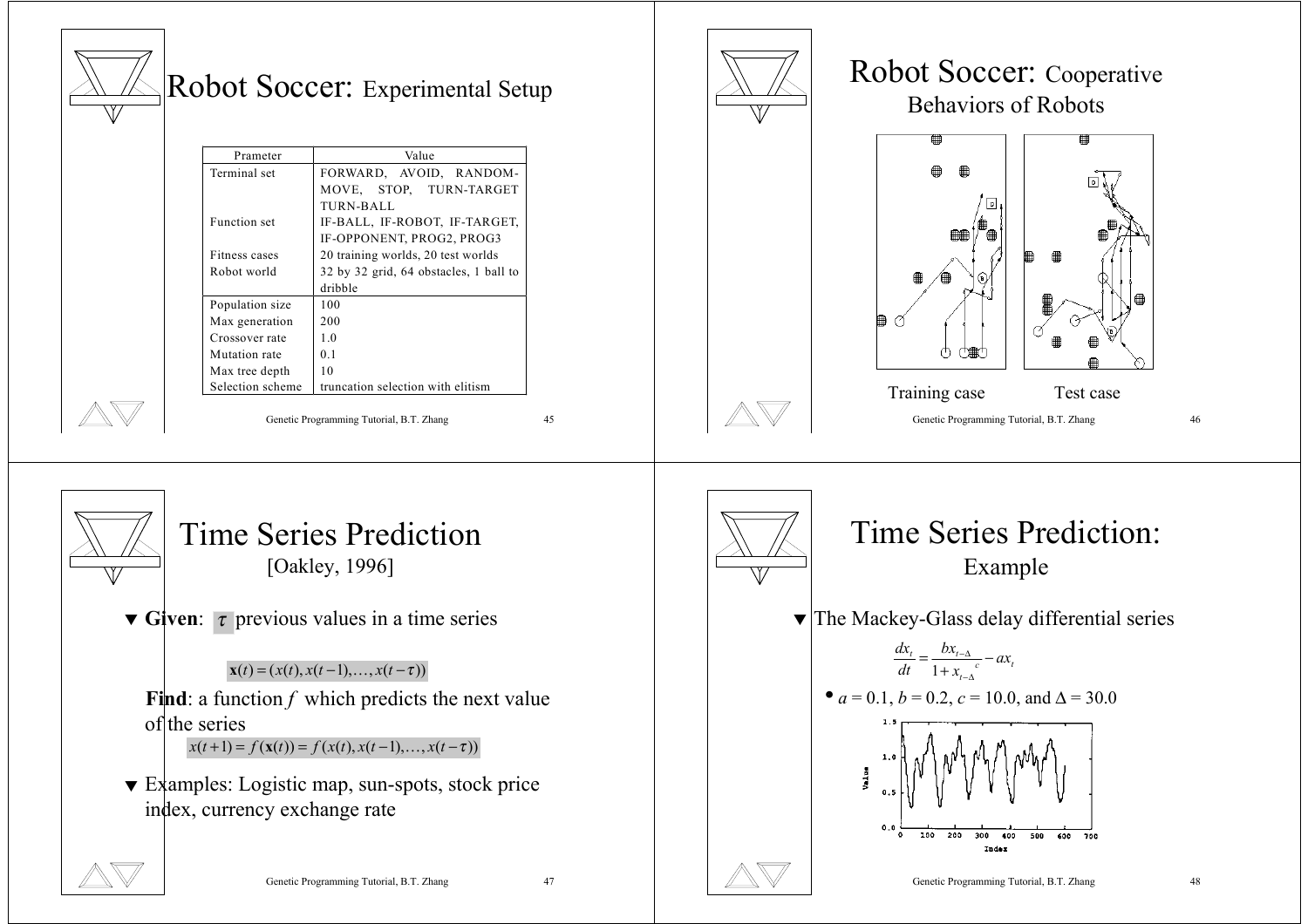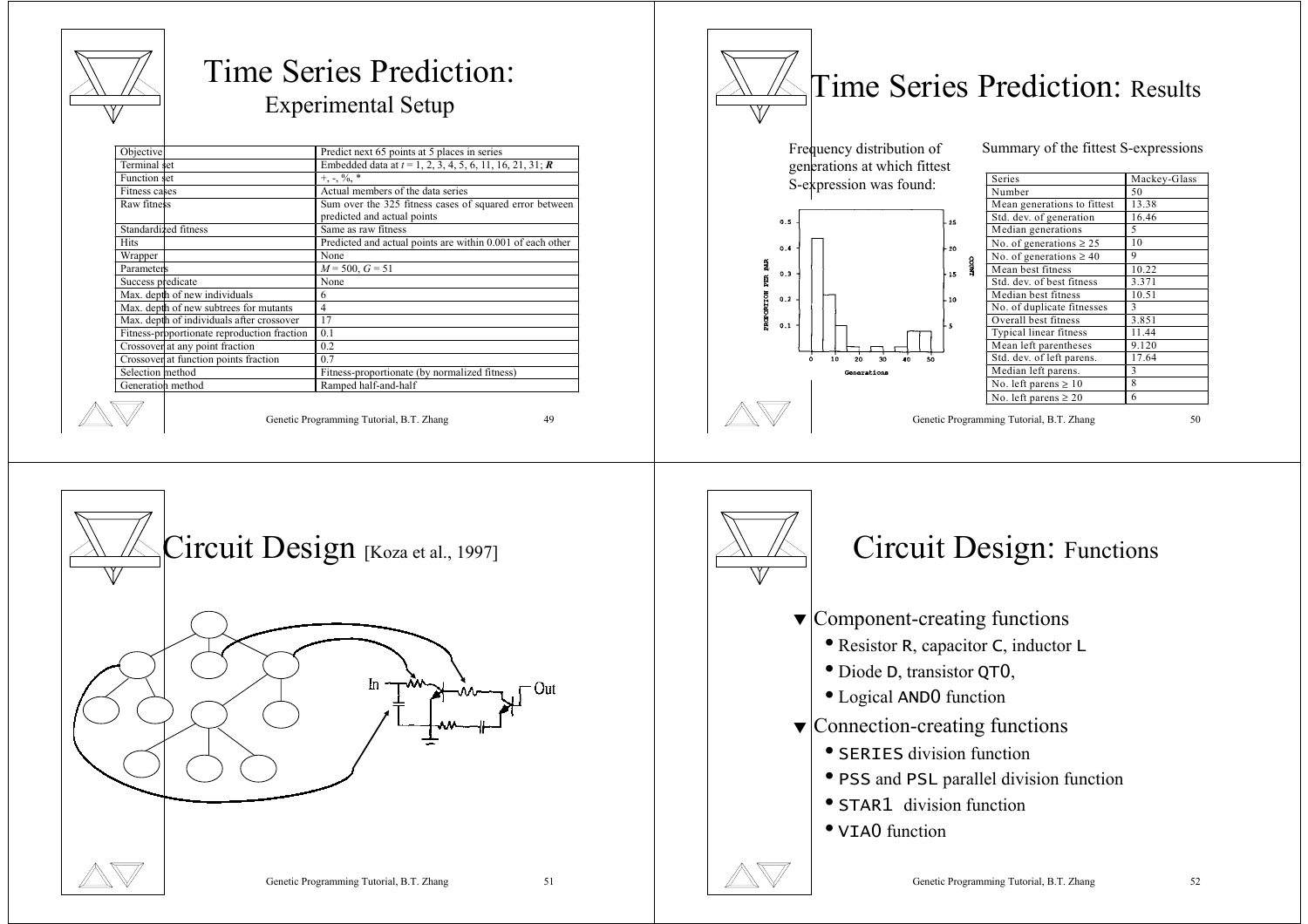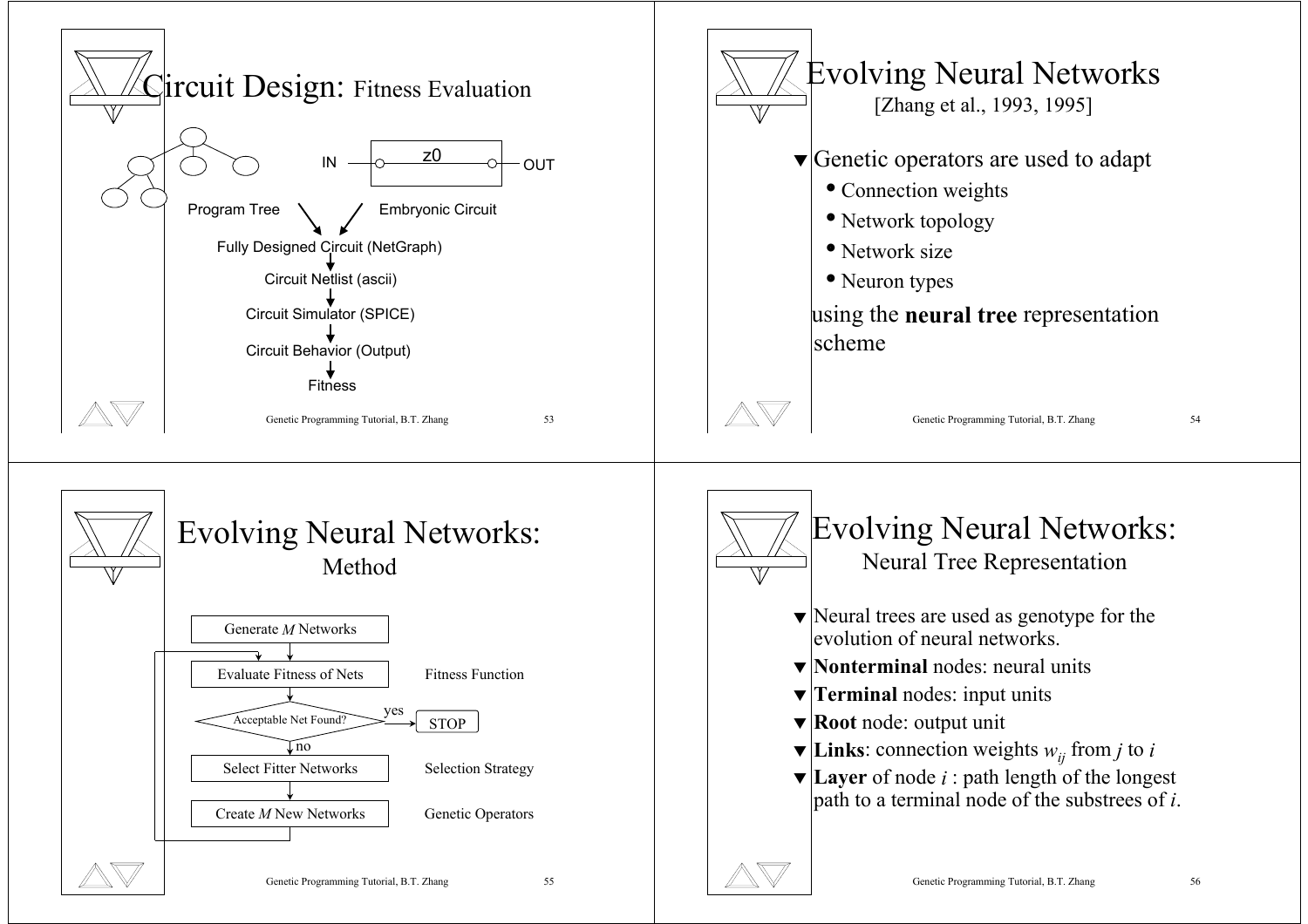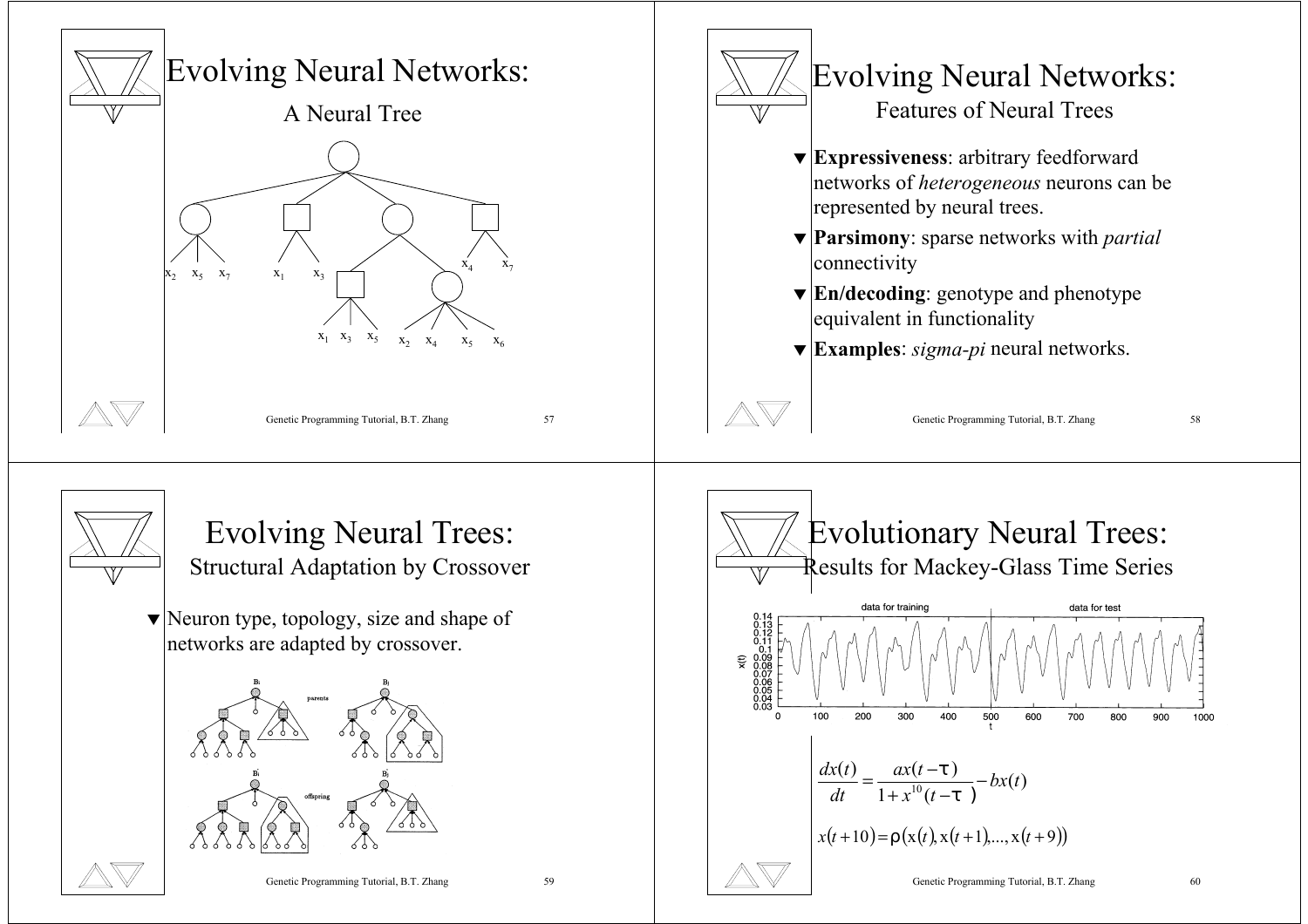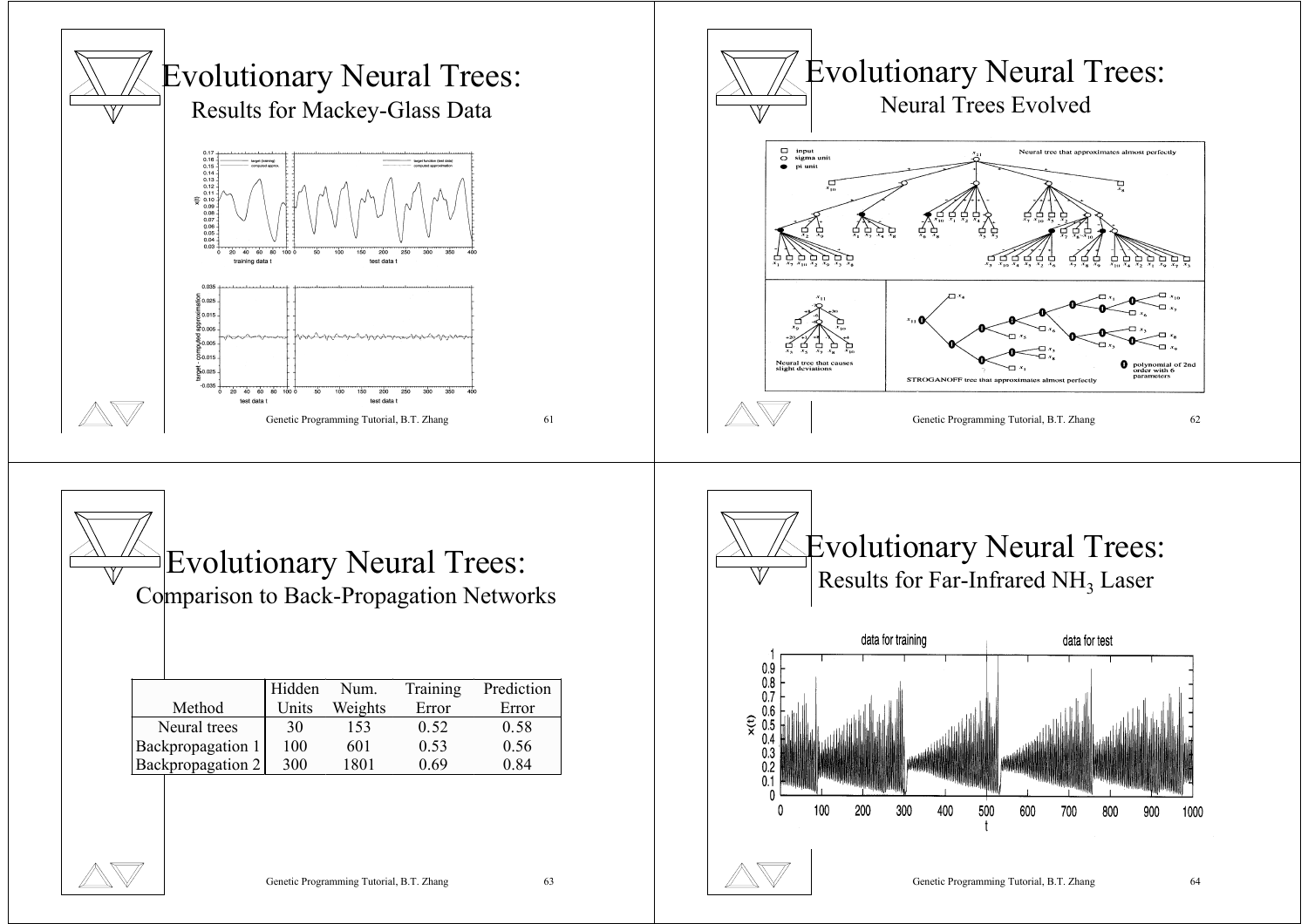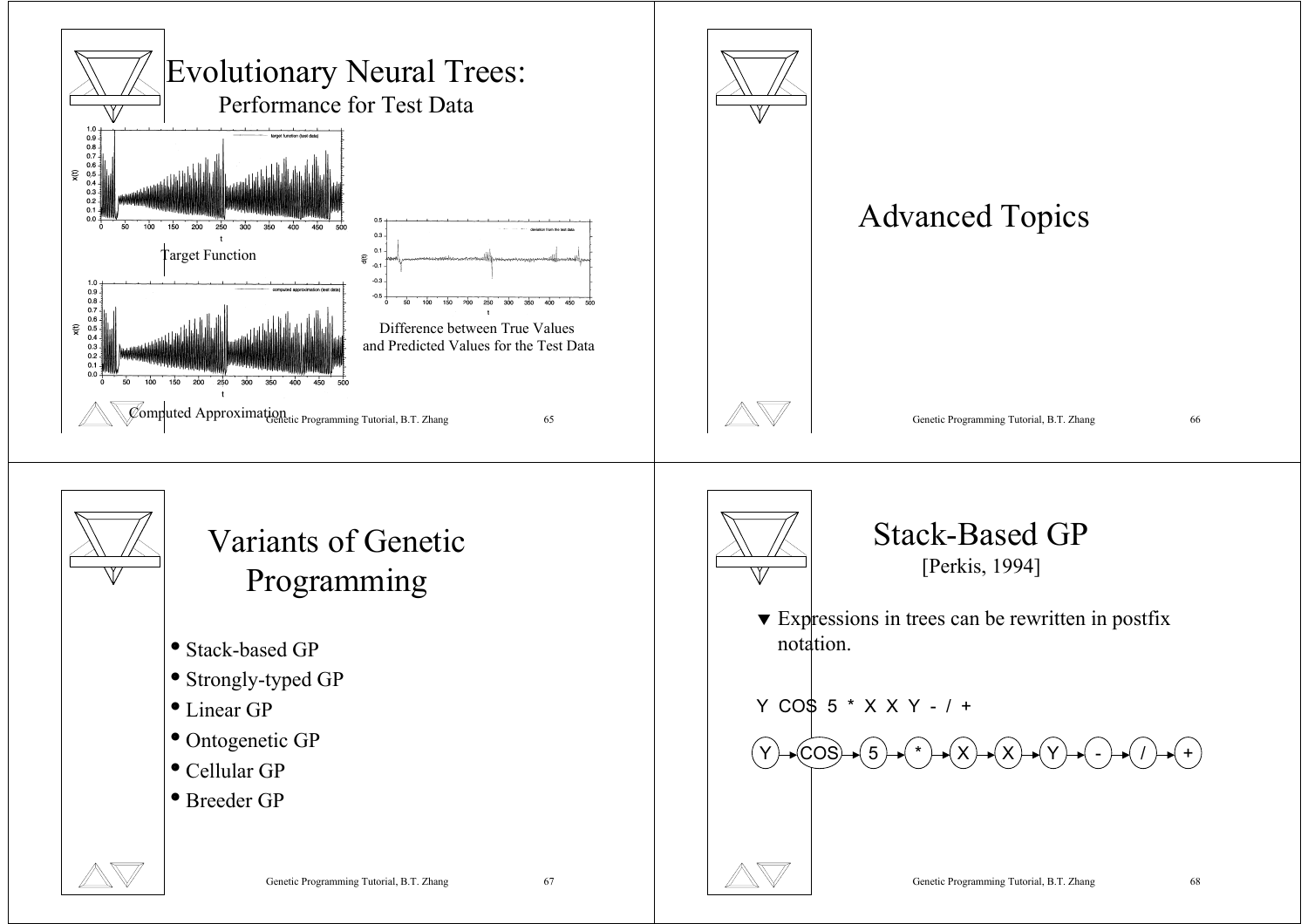

Genetic Programming Tutorial, B.T. Zhang 71

Genetic Programming Tutorial, B.T. Zhang 72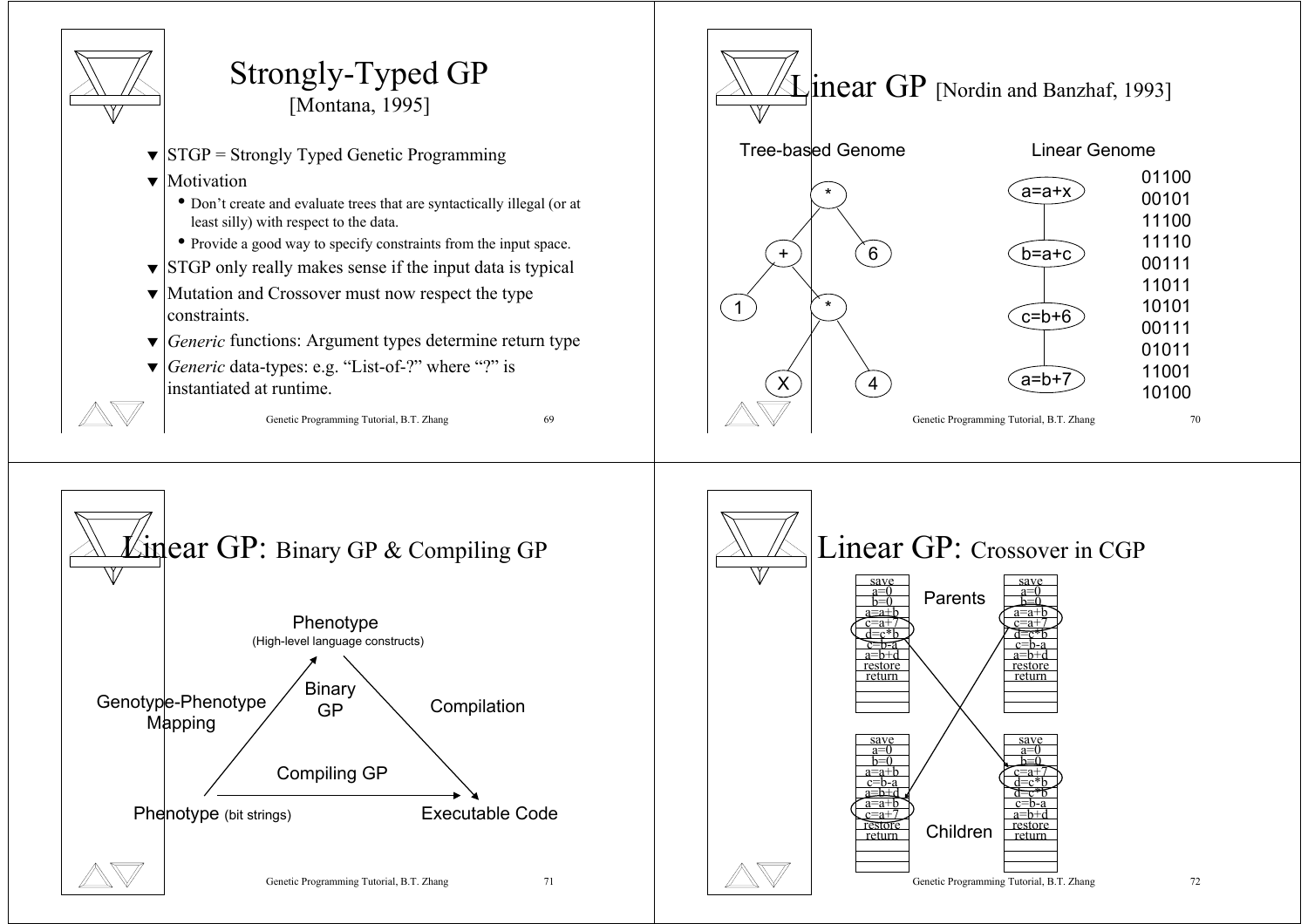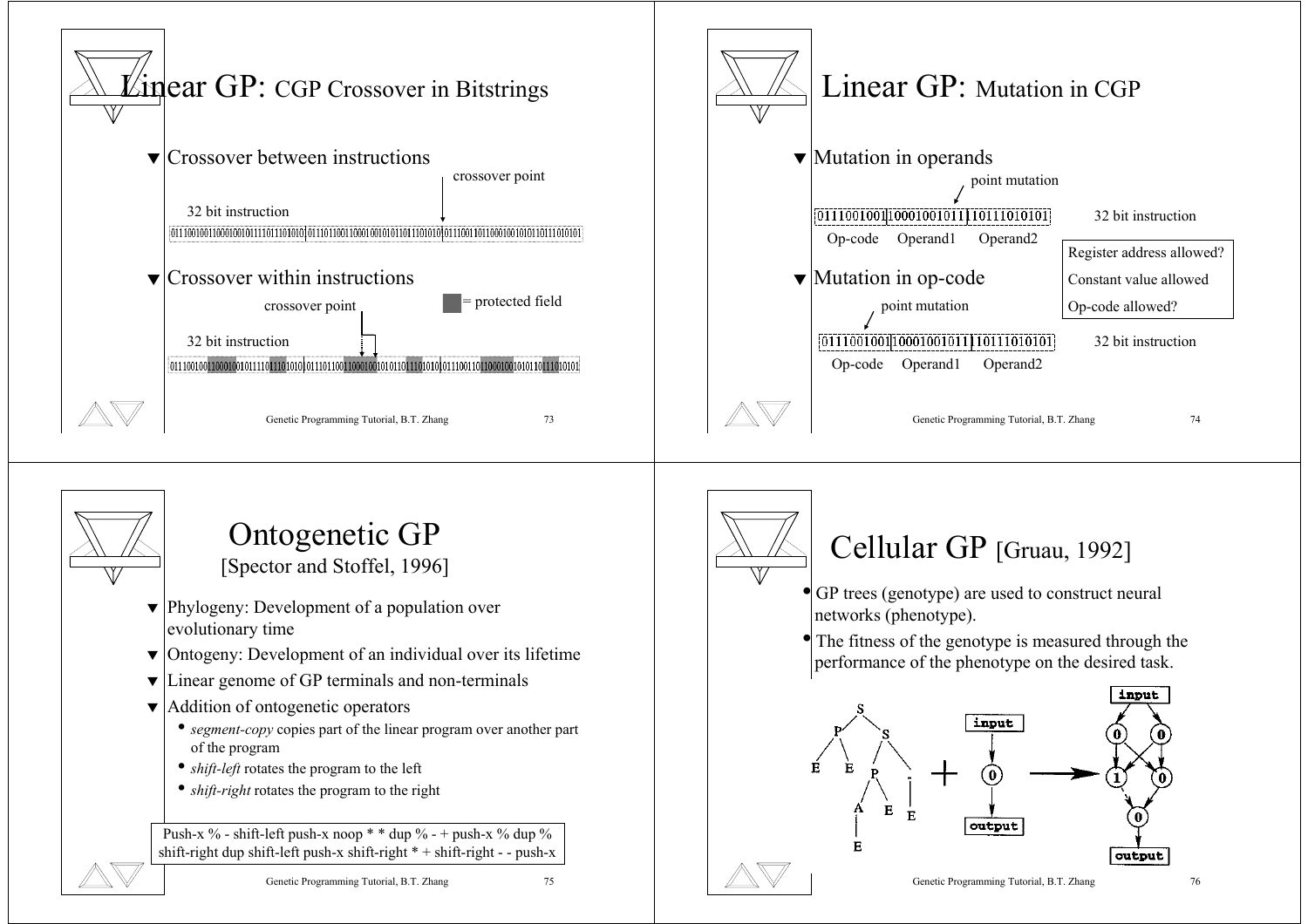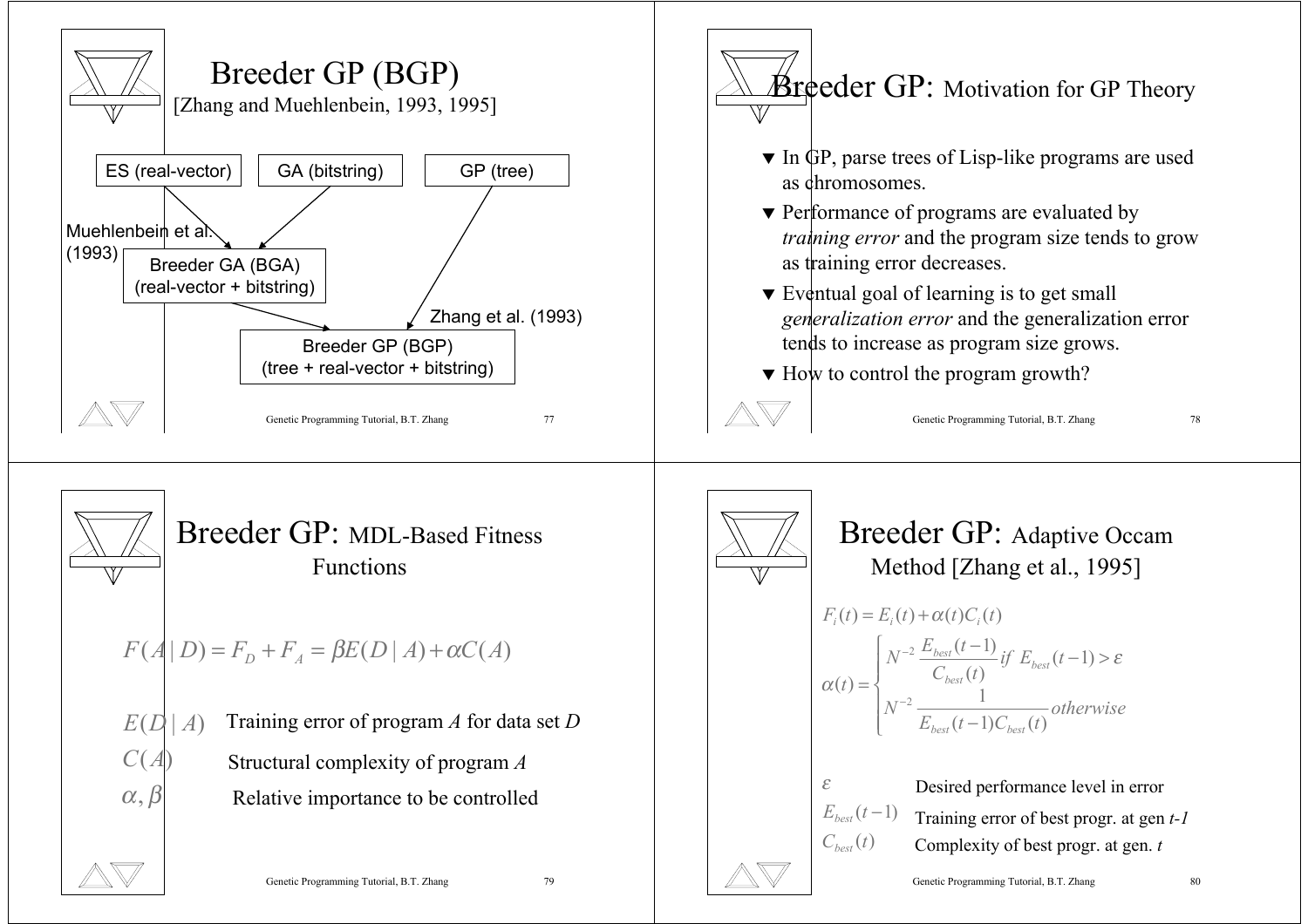

- ▼ Problem areas where primitive functions can be guessed but their combinations are not well understood (e.g., circuit design).
- ▼ Problem areas where programming by hand is difficult (e.g. multi-agent strategies)



- Training subset selection [Gathercole & Ross 97] [Zhang  $\&$  Cho 98] [Zhang  $\&$  Joung 98]
- ▼ Issues of introns and program growth control
	- Introns and bloat [Langdon 97] [Rosca & Ballard 97] [Soule & Foster 97] [Banzhaf 97]
	- Fixed complexity penalty [Iba et al. 94] [Rosca et al. 97]
	- Adaptive Occam method for controlling bolat [Zhang & Muehlenbein 93, 95]

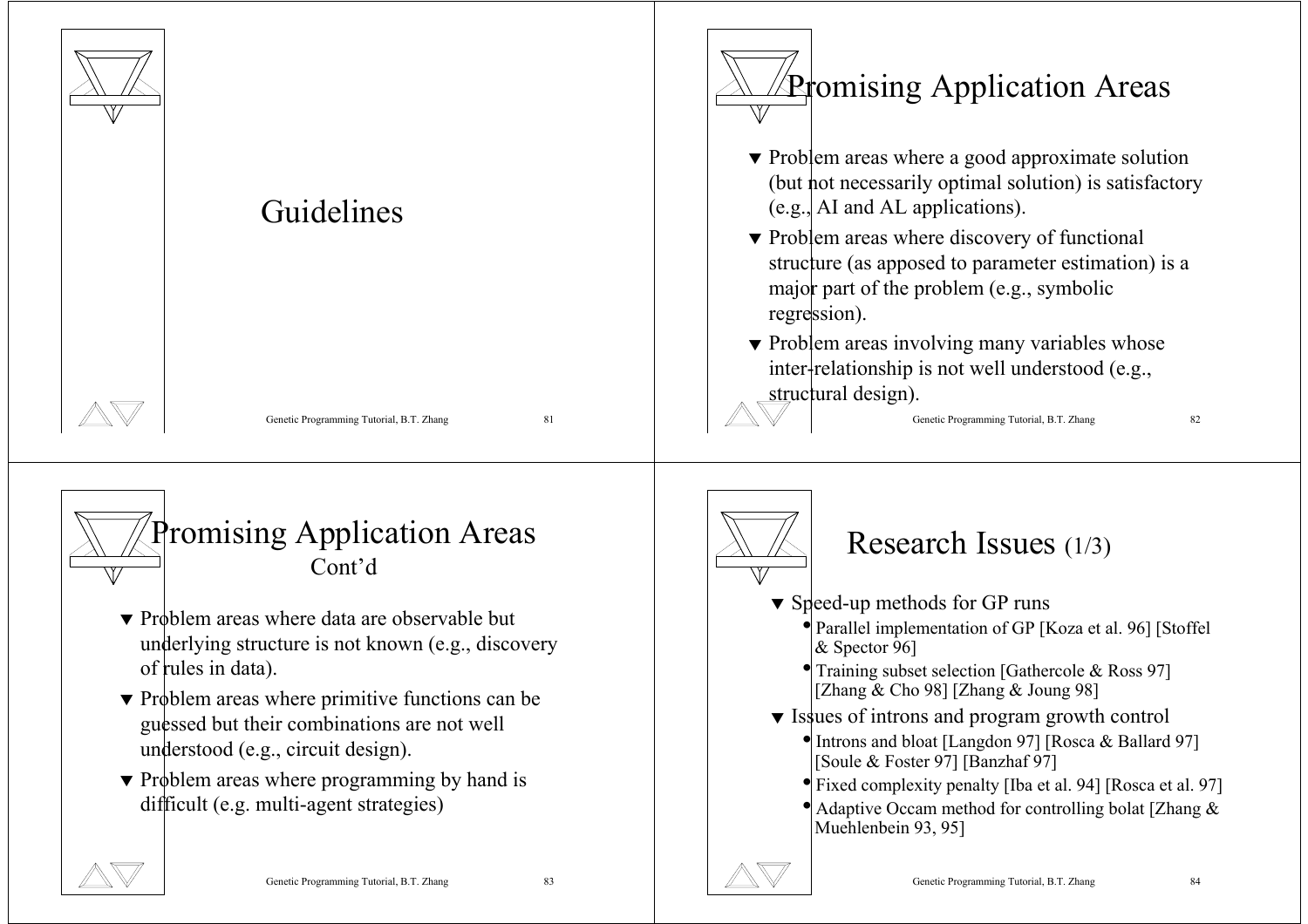